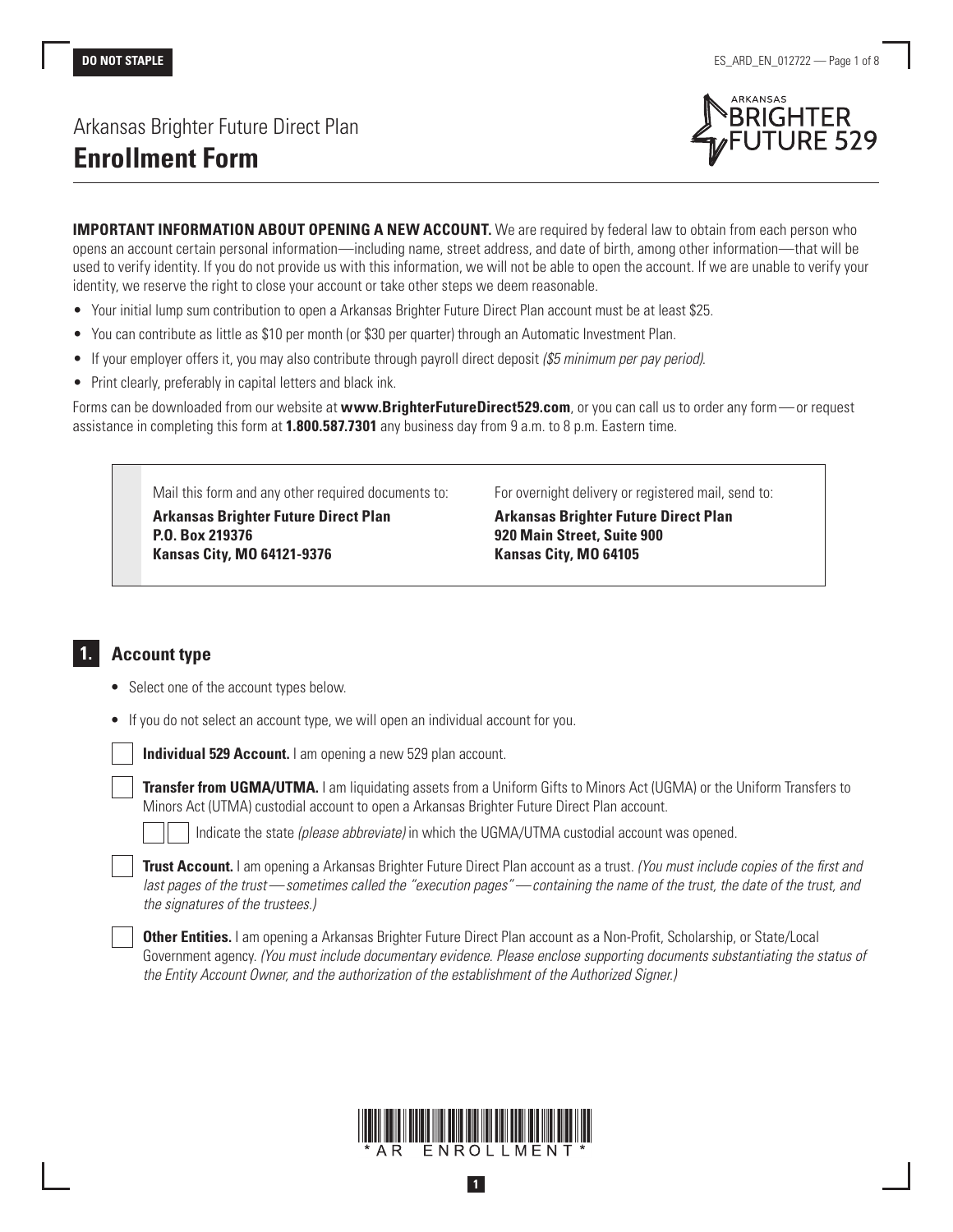**2. Account Owner information** *(The Account Owner is the person or entity who owns and controls the account. This person must be at least 18 years old.)*

Legal Name *(first, middle initial, last)*  $\overline{\phantom{0}}$ Social Security Number or Taxpayer Identification Number *(Required)* Birth Date/Trust Date *(mm/dd/yyyy)* Citizenship (If other than U.S. citizen, please indicate country of citizenship.) Daytime Telephone Number **Evening Telephone Number Evening Telephone Number Evening Telephone Number** Email Address Permanent Street Address *(A P.O. box or rural route number is not acceptable.)* City State Zip Account Mailing Address if different from above *(This address will be used as the account's address of record and for all account mailings.)* City State Zip **3. Designated Beneficiary information** *(The Designated Beneficiary is the future student.)* Name (first, middle initial, last) Social Security Number or Taxpayer Identification Number *(Required)* Birth Date/Trust Date *(mm/dd/yyyy)* Citizenship (If other than U.S. citizen, please indicate country of citizenship.) Check if the Designated Beneficiary is same as Account Owner, otherwise complete the following. Beneficiary Mailing Address

City State Zip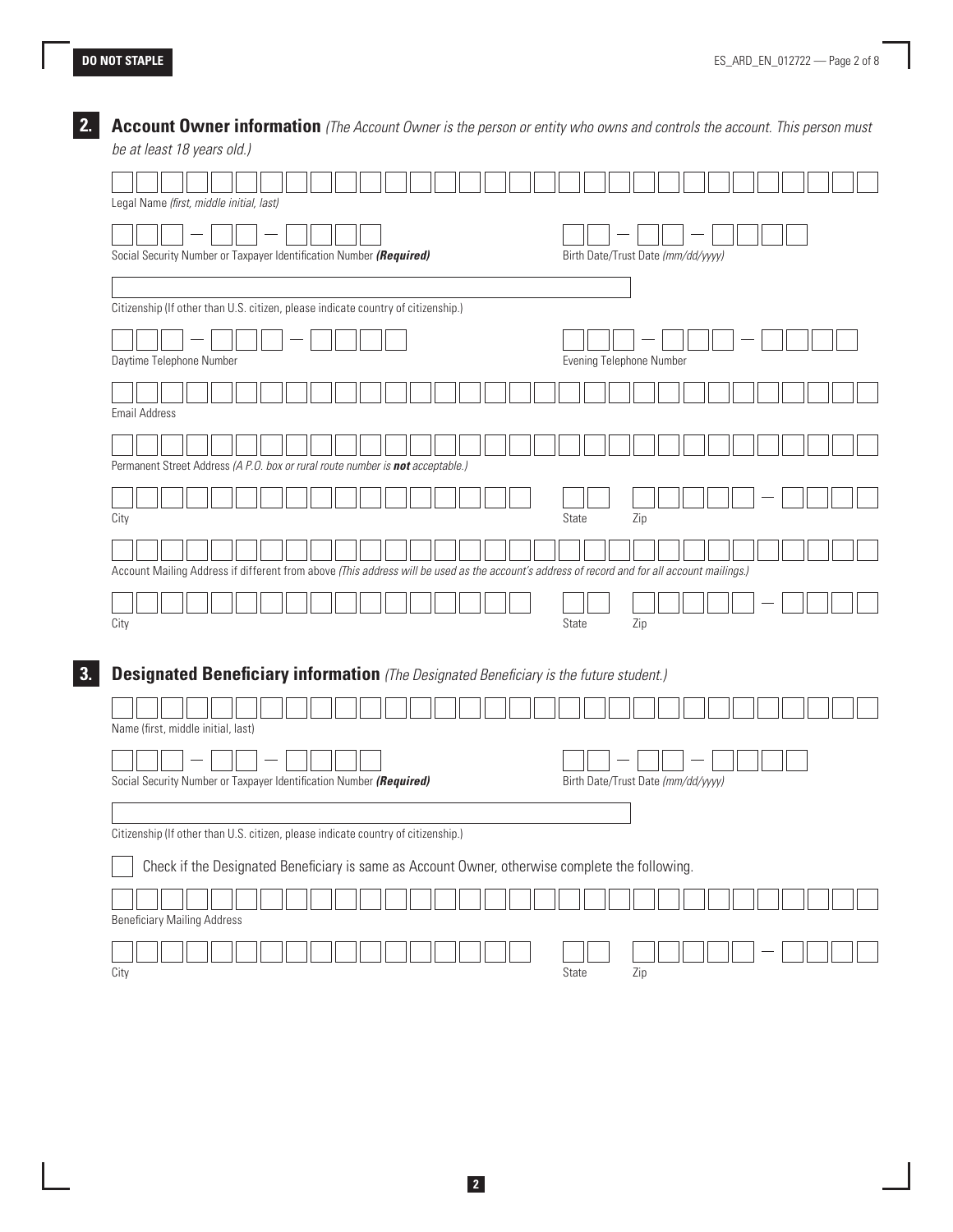

#### **4. Successor Account Owner information** *(Optional)*

- The Successor Account Owner will take over control of the account in the event of the Account Owner's death.
- You may revoke or change the Successor Account Owner at any time. See the Arkansas Brighter Future Direct Plan Program Description for more information.
- The person you designate as Successor Account Owner **must be at least 18 years old and must be a U.S. citizen or resident alien.**

| Legal Name (first, middle initial, last)             |  |
|------------------------------------------------------|--|
| $\overline{\phantom{a}}$<br>$\overline{\phantom{a}}$ |  |
| Birth Date/Trust Date (mm/dd/yyyy)                   |  |

## **5. Investment option selection**

- Before choosing your investment, see the enclosed Arkansas Brighter Future Direct Plan Program Description *(also available at www.BrighterFutureDirect529.com)* for complete information about the investments offered.
- You must allocate at least **5%** of your contribution to each investment that you choose. Use whole percentages only. Choose up to **5** of the **10** investment options.
- Your investment percentages must total **100%**.

#### **Age-Based Options:**

The asset allocation of money invested in the Age-Based Options is automatically adjusted over time to become more conservative as the Beneficiary approaches college age.

| Aggressive Age-Based Option   | $\begin{array}{ c c c c c c c c } \hline \end{array}$ $\begin{array}{ c c c c c c c c c } \hline \end{array}$ |  |
|-------------------------------|---------------------------------------------------------------------------------------------------------------|--|
| Moderate Age-Based Option     | $\parallel$ $\parallel$ $\parallel$ $\%$                                                                      |  |
| Conservative Age-Based Option | $\parallel$ $\parallel$ $\parallel$ $\%$                                                                      |  |

#### **Custom Portfolio Options:**

| <b>Savings Portfolio Option:</b> |               |
|----------------------------------|---------------|
| Interest Accumulation Portfolio  | $\frac{0}{0}$ |
| Income Portfolio                 | $\frac{0}{0}$ |
| Conservative Growth Portfolio    | $\frac{0}{0}$ |
| Moderate Growth Portfolio        | $\frac{0}{0}$ |
| Growth Portfolio                 | $\frac{0}{0}$ |
| Aggressive Growth Portfolio      | $\frac{0}{0}$ |



Savings Portfolio *(FDIC-Insured)* **%**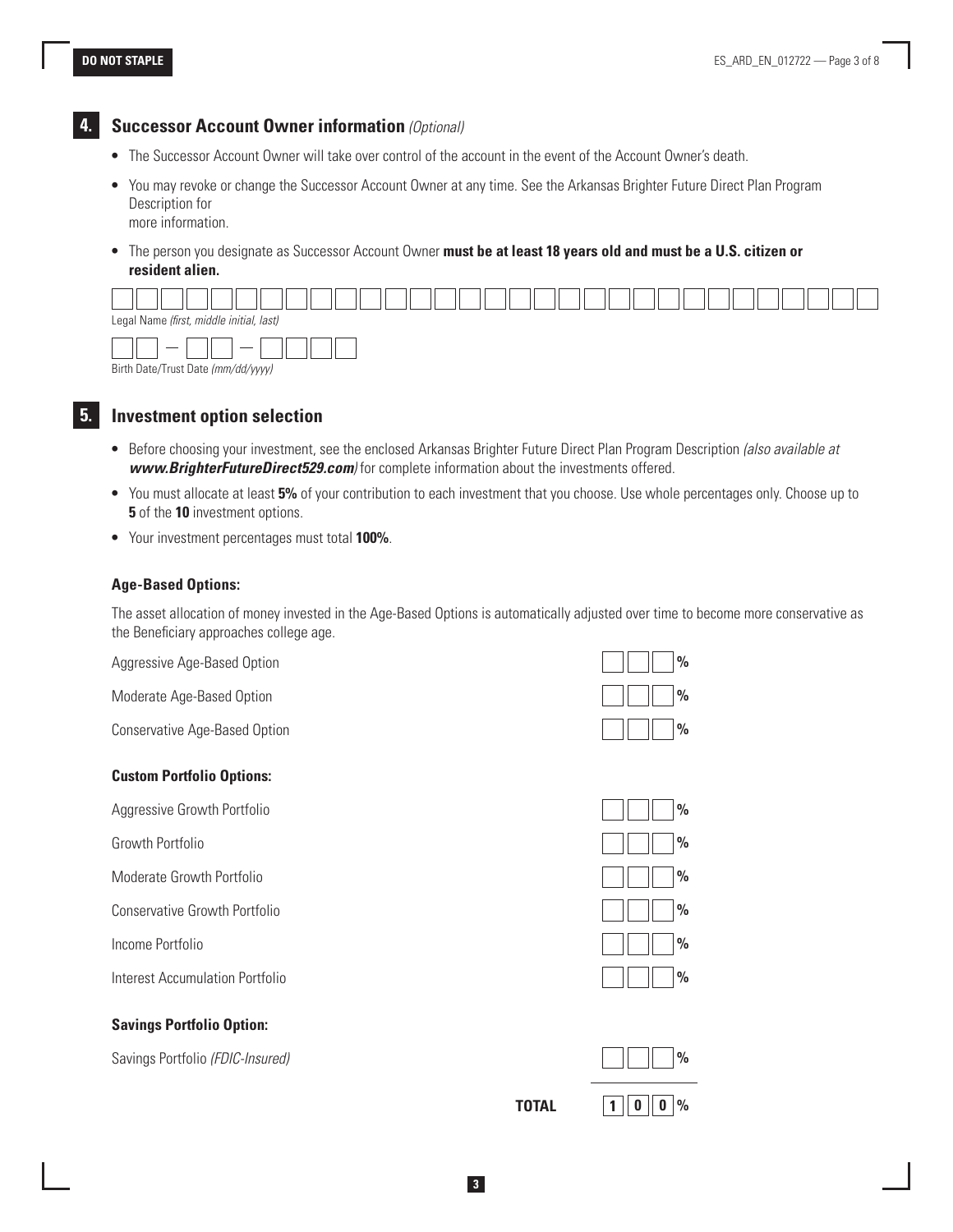## **6. Initial contribution**

- Your minimum initial contribution must be at least \$25.
- Your minimum initial contribution can come from several combined sources. If you combine sources, check the appropriate box for each source and write in the contribution amount for each.
- Contributions by any source will not be available for withdrawal for ten calendar days.

#### **Source of funds** *(Check all that apply.)*

A. **Personal check.** Important: All checks must be payable to Arkansas Brighter Future Direct Plan.



B. **Electronic Funds Transfer (EFT).** You can make a contribution whenever you want by transferring money from your bank account. To set this up, you must provide banking information in Section 8.

**\$ , .**

Amount *(This amount will be a one-time EFT contribution to open your account.)*

C. **Automatic Investment Plan (AIP).** You can have a set amount automatically transferred from your bank account on the frequency you specify. To set this up you must complete Section 7 and Section 8.



D. **Direct rollover from another 529 plan or Education Savings Account (ESA) to the Arkansas Brighter Future Direct Plan.** By law, rollovers between 529 plans with the same beneficiary are permitted only once every 12 months. Complete and attach an **Incoming Rollover Form**. You can get this form online at **www.BrighterFutureDirect529.com** or by calling **1.800.587.7301**.



Amount *(estimated)*

E. **Indirect rollover from an Educational Savings Account (ESA), qualified U.S. savings bond, or another qualified 529 plan.** You can transfer money from one of these options to your bank account and, from there, to the Arkansas Brighter Future Direct Plan.

Important: Indirect rollovers require the documentation described below. If you do not provide this documentation, the entire amount will be considered earnings, which could result in adverse tax consequences, particularly if you later make a non-qualified distribution from your Arkansas Brighter Future Direct Plan account.

- **Indirect rollover from another qualified 529 plan or an ESA**—Enclose documentation from the distributing financial institution showing contributions and earnings.
- **Indirect rollover from qualified U.S. savings bonds**—Attach a statement or IRS form 1099-INT, issued by the distributing financial institution, that shows the interest paid as of the redemption date.



F. **Payroll deduction.** If you want to make contributions to your Arkansas Brighter Future Direct Plan account directly as a payroll deduction, you must contact your employer's payroll office to verify that you can participate in payroll direct deposit. Payroll deduction contributions will not be made to your account until you have received a payroll deduction confirmation from the Arkansas Brighter Future Direct Plan, provided your signature and Social Security number or Taxpayer Identification number on the confirmation, and submitted the confirmation to your payroll office. The amount you indicate below will be in addition to payroll deductions that you may have previously established on other Arkansas Brighter Future Direct Plan accounts.



Amount of deduction each pay period *(\$5 minimum)*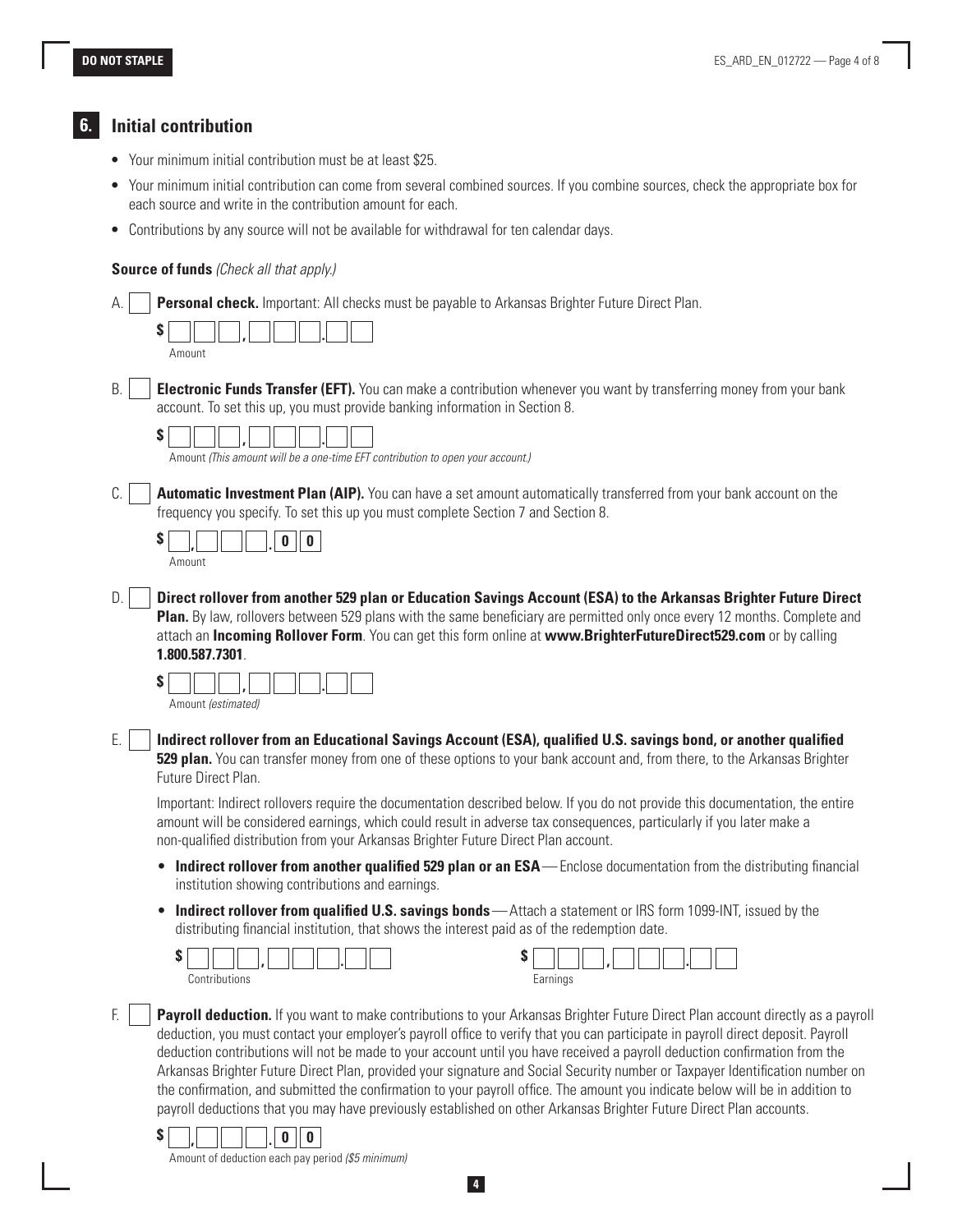## **7. Subsequent contributions** *(Optional)*

You may make future contributions by check or electronically—through AIP or by EFT.

**Important:** The AIP and EFT options can be used only with accounts held by a U.S. bank, savings and loan association, or credit union that is a member of the Automated Clearing House (ACH) network. Money market mutual funds and cash management accounts offered by nonbank financial companies are not members of the ACH network.

A. **AIP.** Through AIP, money will be transferred electronically at regular intervals from your bank, savings and loan, or credit union account to your Arkansas Brighter Future Direct Plan account. You may change the investment amount and frequency at any time by logging onto your account at **www.BrighterFutureDirect529.com** or by calling **1.800.587.7301**.

**Important:** To set up this option, you must provide banking information in **Section 8**.

| <b>Amount of Debit:</b>    |                                                                                                                                                                                                                                                                                                                                                                                                                                                                                                                                                                                                                                                                                                                                                                                                                        |
|----------------------------|------------------------------------------------------------------------------------------------------------------------------------------------------------------------------------------------------------------------------------------------------------------------------------------------------------------------------------------------------------------------------------------------------------------------------------------------------------------------------------------------------------------------------------------------------------------------------------------------------------------------------------------------------------------------------------------------------------------------------------------------------------------------------------------------------------------------|
| Frequency (Check one.):    | Monthly (\$10 minimum)<br>Quarterly (\$30 minimum)                                                                                                                                                                                                                                                                                                                                                                                                                                                                                                                                                                                                                                                                                                                                                                     |
| <b>Start Date:*</b>        | Date (mm/dd/yyyy)                                                                                                                                                                                                                                                                                                                                                                                                                                                                                                                                                                                                                                                                                                                                                                                                      |
| the previous business day. | *Your bank account will be debited on the 20th of any month, unless you pick a different date. Your bank account will be<br>debited on the date you select and your investment will be credited to your Arkansas Brighter Future Direct Plan account on                                                                                                                                                                                                                                                                                                                                                                                                                                                                                                                                                                |
|                            | <b>Note:</b> AIPs with a debit date of January 1st, 2nd, 3rd, or 4th will be credited in the same year as the debit date.                                                                                                                                                                                                                                                                                                                                                                                                                                                                                                                                                                                                                                                                                              |
| <b>B.</b>                  | Payroll Deduction. If you want to make contributions to your Arkansas Brighter Future Direct Plan account directly as a<br>payroll deduction, you must contact your employer's payroll office to verify that you can participate in payroll direct deposit.<br>Payroll deduction contributions will not be made to your account until you have received a payroll deduction confirmation<br>from the Arkansas Brighter Future Direct Plan, provided your signature and Social Security number on the confirmation, and<br>submitted the confirmation to your payroll office. The amount you indicate below will be in addition to payroll deductions that<br>you may have previously established for other Arkansas Brighter Future Direct Plan accounts.<br>\$.<br>Amount of Deduction Each Pay Period (\$5 minimum): |
| C.                         | EFT. Through EFT, you can make a contribution of at least \$10 whenever you want by transferring money from your bank<br>account. We will keep your bank instructions on file for future EFT contributions.                                                                                                                                                                                                                                                                                                                                                                                                                                                                                                                                                                                                            |
|                            | <b>Important:</b> To set up this option, you must provide banking information in Section 8.                                                                                                                                                                                                                                                                                                                                                                                                                                                                                                                                                                                                                                                                                                                            |
| 8 <sub>1</sub>             | <b>Bank information</b> (Required to establish the AIP or EFT service.)                                                                                                                                                                                                                                                                                                                                                                                                                                                                                                                                                                                                                                                                                                                                                |

|                            |                            |                              |               | $\overline{\phantom{a}}$ |         |
|----------------------------|----------------------------|------------------------------|---------------|--------------------------|---------|
| Bank Name                  |                            | <b>Bank Telephone Number</b> |               |                          |         |
|                            |                            |                              | Account Type: |                          |         |
| <b>Bank Routing Number</b> | <b>Bank Account Number</b> |                              | (Check One.)  | Checking                 | Savings |

**Note:** The routing number is usually located in the bottom left corner of your checks. You can also ask your bank for the routing number.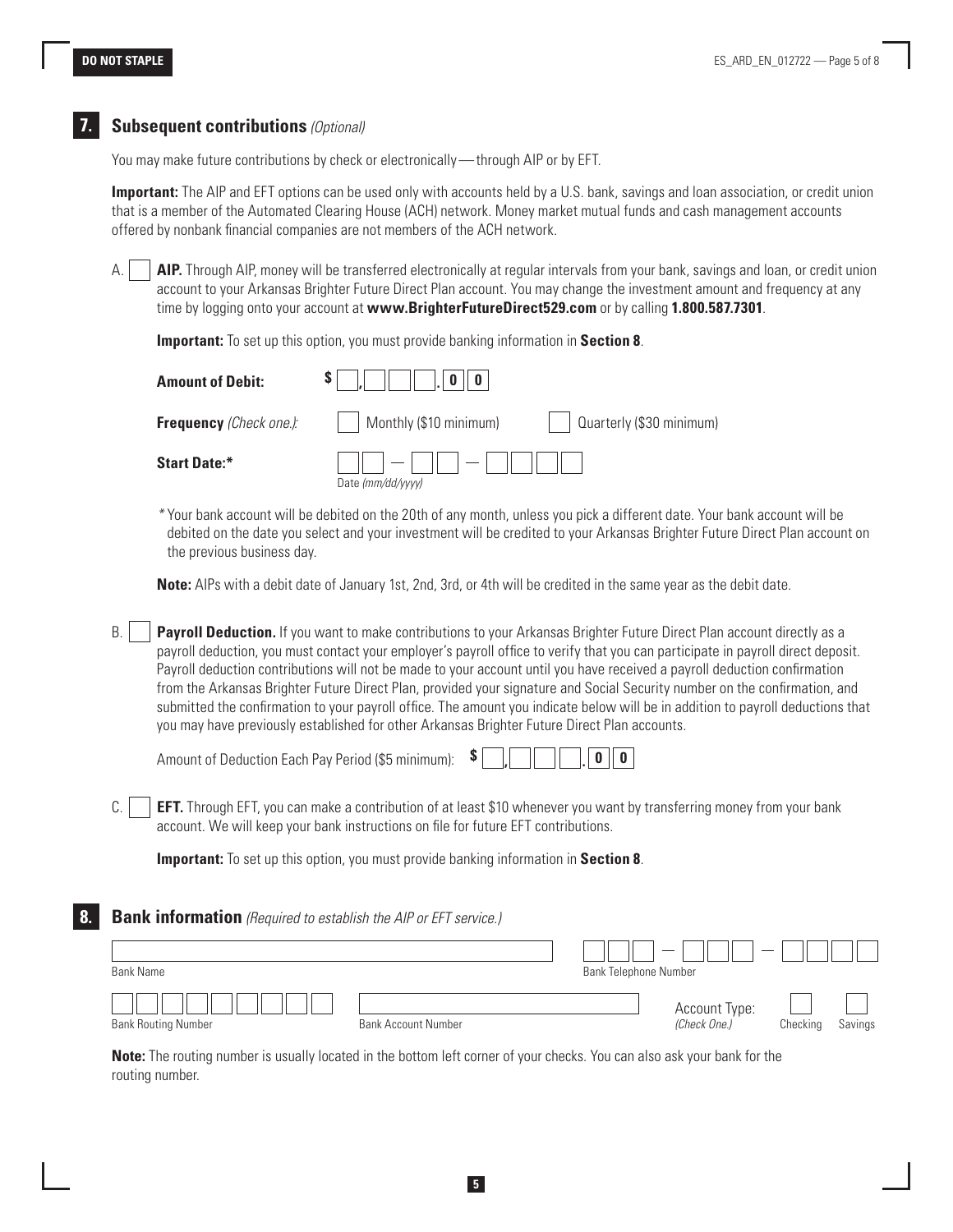# **9. Signature—YOU MUST SIGN BELOW**

By signing below, I hereby apply for an account in the Arkansas Brighter Future Direct Plan Program. I certify that:

- I have received the Arkansas Brighter Future Direct Plan Program Description and Participation Agreement, which contain the Privacy Statement of Ascensus Broker Dealer Services, Inc. I understand that the Arkansas Brighter Future Direct Plan may from time to time amend the Program Description and Participation Agreement, and I agree that I will be subject to the terms of those amendments by signing this **Enrollment Form**. I understand that the **Enrollment Form** shall be construed, governed, and interpreted in accordance with the laws of the State of Arkansas.
- Except as set forth below, I understand that the Program Description and Participation Agreement and **Enrollment Form** constitute the entire agreement between the account owner and the Arkansas Brighter Future Direct Plan. No person is authorized to make an oral modification to this agreement.
- I understand that I may incur federal and state income and penalty taxes as a consequence of certain activities, including terminating my account or changing my Designated Beneficiary to an ineligible person. *(Account Owners should seek advice from a qualified tax advisor).*
- I understand that my Account in the Arkansas Brighter Future Direct Plan is not insured by the State of Arkansas or any other governmental entity and neither the principal I contribute nor the investment return is guaranteed by the State of Arkansas, the Arkansas Section 529 Plan Review Committee or any other governmental entity, Ascensus Broker Dealer Services, Inc., The Vanguard Group, Inc. and Sallie Mae Bank, or any of their affiliates *(each, as defined in the Arkansas Brighter Future Direct Plan Program Description and Participant Agreement)*. Notwithstanding the foregoing, the Savings Portfolio is the only investments option in the Arkansas Brighter Future Direct Plan that is insured by the Federal Deposit Insurance Corporation (FDIC), up to limits set by the FDIC. I understand that there is no assurance that my Account under the Arkansas Brighter Future Direct Plan will generate any specific rate of return; in fact, there is no assurance that the Account will not decrease in value *(except for the Savings Portfolio as described in the Arkansas Brighter Future Direct Plan Program Description and Participant Agreement)*.
- If I have chosen the automatic investment or electronic funds transfer option, I authorize the Arkansas Brighter Future Direct Plan and Ascensus Broker Dealer Services, Inc., upon telephone or online request, to pay amounts representing redemptions made by me or, to secure payment of amounts invested by me, by initiating credit or debit entries to my account at the bank named in **Section 8**. I authorize the bank to accept any such credits or debits to my account without responsibility to their accuracy. I acknowledge that the origination of ACH transactions to my account must comply with U.S. law. I further agree that Plan Officials and their respective affiliates *(each, as defined in the Arkansas Brighter Future Direct Plan Program Description and Participant Agreement)* will not incur any loss, liability, cost, or expense for acting upon my telephone or online request. I understand that this authorization may be terminated by me at any time by notifying the Arkansas Brighter Future Direct Plan and the bank by telephone or in writing, and that the termination request will be effective as soon as the Arkansas Brighter Future Direct Plan and the bank have had a reasonable amount of time to act upon it. I certify that I have authority to transact on the bank account identified by me in **Section 8**, and I confirm that the registrations on such bank accounts and my Arkansas Brighter Future Direct Plan account meet the requirements set forth above.
- I understand that contributions to the Arkansas Brighter Future Direct Plan will be invested in the Conservative Age-Based option if I have not made an investment selection in **Section 5**.
- **I agree to the terms of the predispute arbitration clause as described in the Arbitration section of the Participation Agreement included in the Program Description.**
- I certify that the information provided on this form—and all future information I will provide with respect to my accounts—is true and accurate and that I am bound by the terms, rights, and responsibilities stated in this agreement and by any and all statutory, administrative, and operating procedures that govern the Arkansas Brighter Future Direct Plan.

ascensus<sup>®</sup>

Signature of Account Owner **Date** (mm/dd/yyyy)



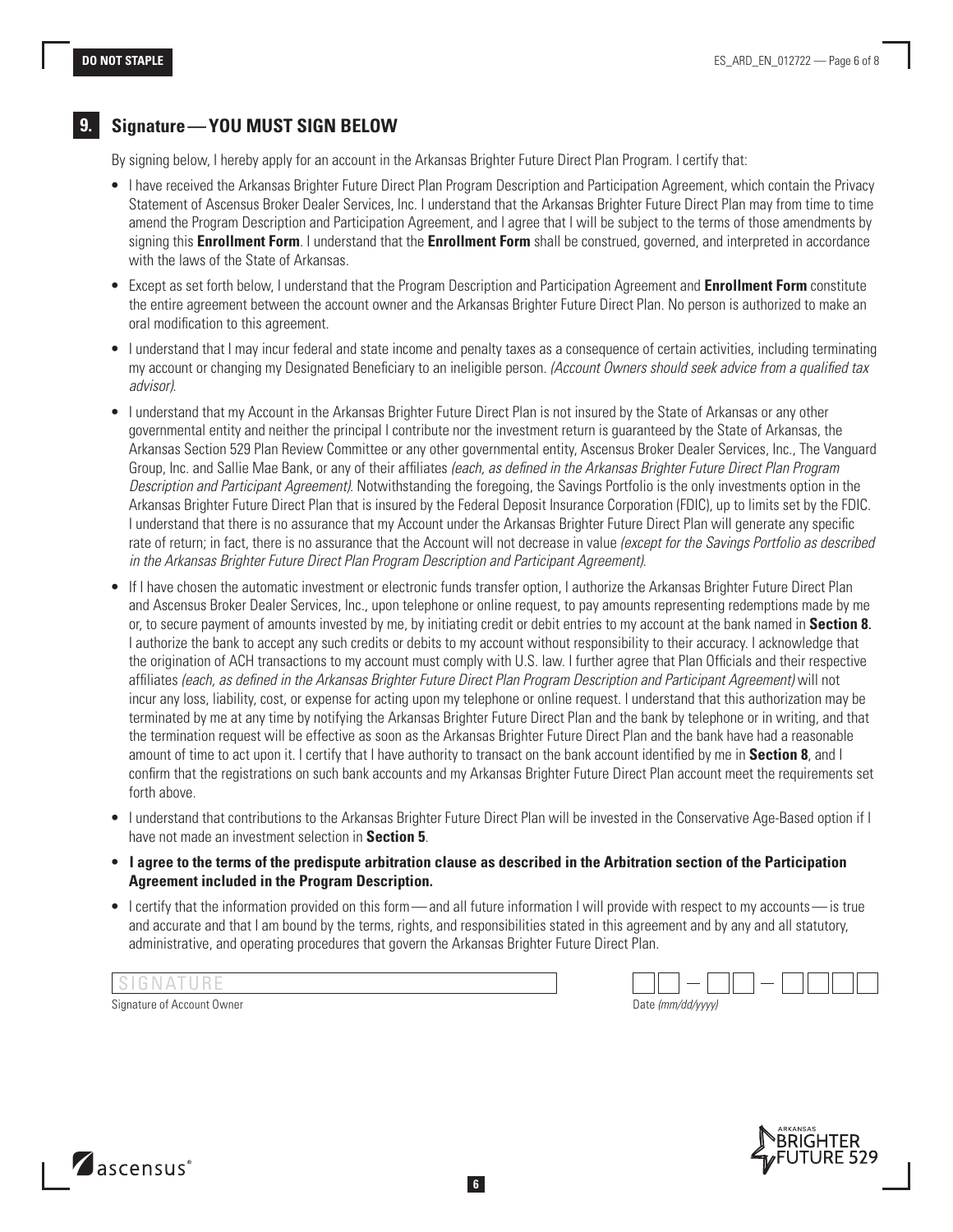[PAGE LEFT BLANK INTENTIONALLY]